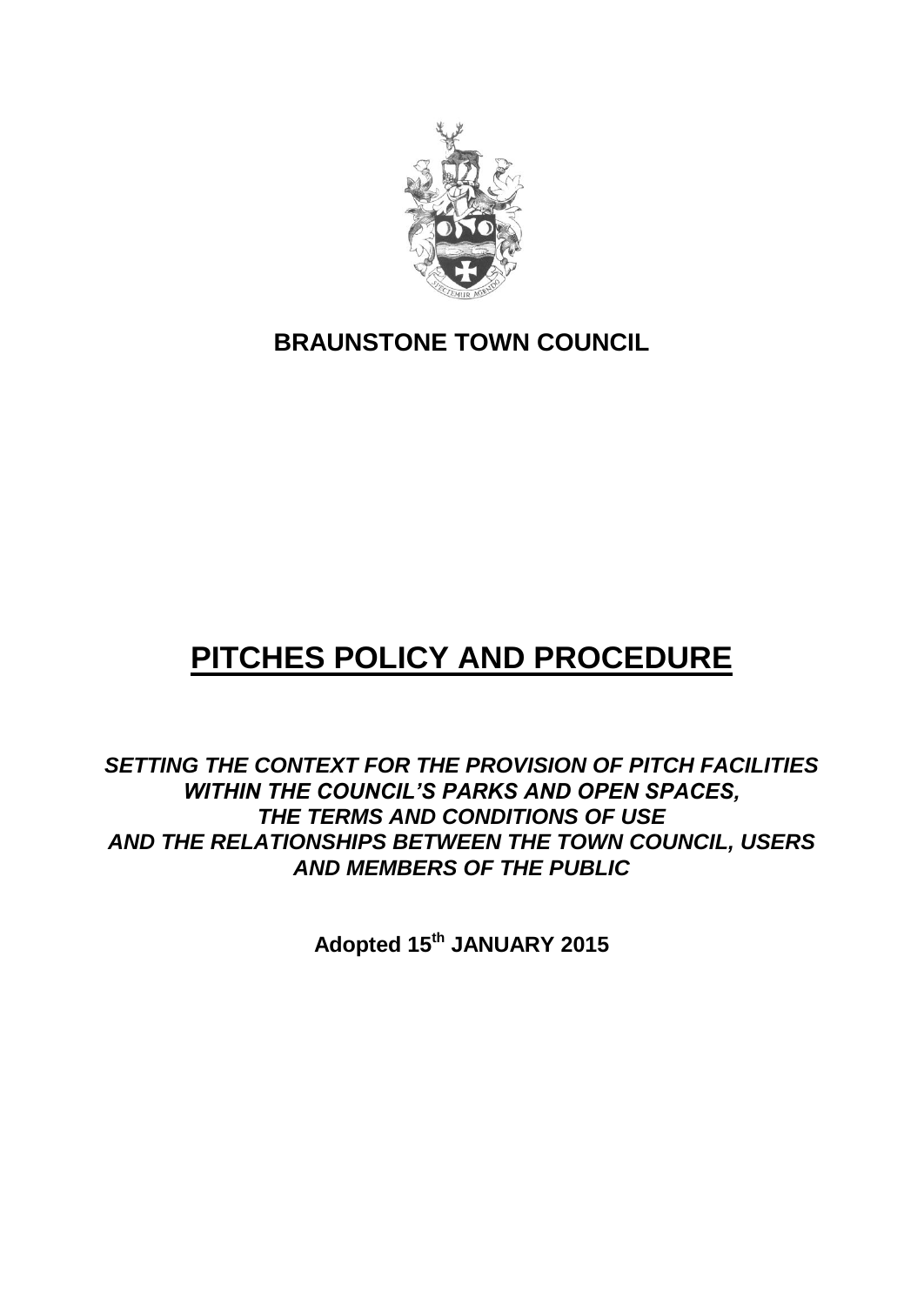## **BRAUNSTONE TOWN COUNCIL**

## **PITCHES POLICY AND PROCEDURE**

## **C O N T E N T S**

Item **Internal Contract Contract Contract Contract Contract Contract Contract Contract Contract Contract Contract Contract Contract Contract Contract Contract Contract Contract Contract Contract Contract Contract Contract** 

| 1.  | Context                                                                   | 3                |  |
|-----|---------------------------------------------------------------------------|------------------|--|
| 2.  | Purpose                                                                   | 3                |  |
| 3.  | Roles and Responsibilities                                                | 4                |  |
|     | <b>Town Council</b><br>$\bullet$                                          | 4                |  |
|     | <b>Town Councillors</b><br>$\bullet$                                      | $\overline{4}$   |  |
|     | Committee (Policy and Resources)<br>$\bullet$                             | $\overline{4}$   |  |
|     | The Proper Officer (Executive Officer and Town Clerk)<br>$\bullet$        | 4                |  |
|     | <b>Sports Clubs</b><br>$\bullet$                                          | 5                |  |
|     | Club Officials (e.g. Secretary)                                           | 5                |  |
| 4.  | Relationships                                                             | 5                |  |
| 5.  | <b>Pitch Allocations Process</b>                                          | 6                |  |
|     | Setting of Fees                                                           | 6                |  |
|     | types and levels of pitch provision, including capacity<br>$\bullet$      | 6                |  |
|     | Terms and conditions of pitch allocations and hires<br>$\bullet$          | 6                |  |
|     | The criteria for considering requests for a pitch allocation<br>$\bullet$ | $\overline{7}$   |  |
|     | Publicising the availability of Pitches<br>$\bullet$                      | $\overline{7}$   |  |
|     | Allocation of pitches<br>$\bullet$                                        | $\overline{7}$   |  |
|     | Accepting an Allocation<br>$\bullet$                                      | $\overline{7}$   |  |
|     | <b>Sports Teams Meeting</b>                                               | $\overline{7}$   |  |
|     | <b>Preparation of Pitches</b>                                             | $\overline{7}$   |  |
| 6.  | <b>Ad-Hoc Pitch Hires</b>                                                 | 8                |  |
| 7.  | Maintenance and Upkeep                                                    | 8                |  |
|     | Set a Maintenance Budget<br>$\bullet$                                     | 8                |  |
|     | Maintain a Capital Programme<br>$\bullet$                                 | 8                |  |
|     | <b>Works Programme</b><br>$\bullet$                                       | 8                |  |
| 8.  | <b>Sporting Facilities</b>                                                | 8                |  |
| 9.  | <b>Resolving Disputes</b>                                                 | $\boldsymbol{9}$ |  |
| 10. | Formal Procedure for Clubs and Teams to Resolve Disputes                  | 9                |  |
| 11. | Formal Procedure for Dealing with Breaches                                | 10               |  |
| 12. | Changes to this Policy                                                    |                  |  |
| 13. | Contact                                                                   | 10               |  |
|     | Appendix 1 – Current Standard Terms and Conditions (Football)             | 11               |  |
|     | Appendix 2 - Current Standard Terms and Conditions (Bowling Green)        | 15               |  |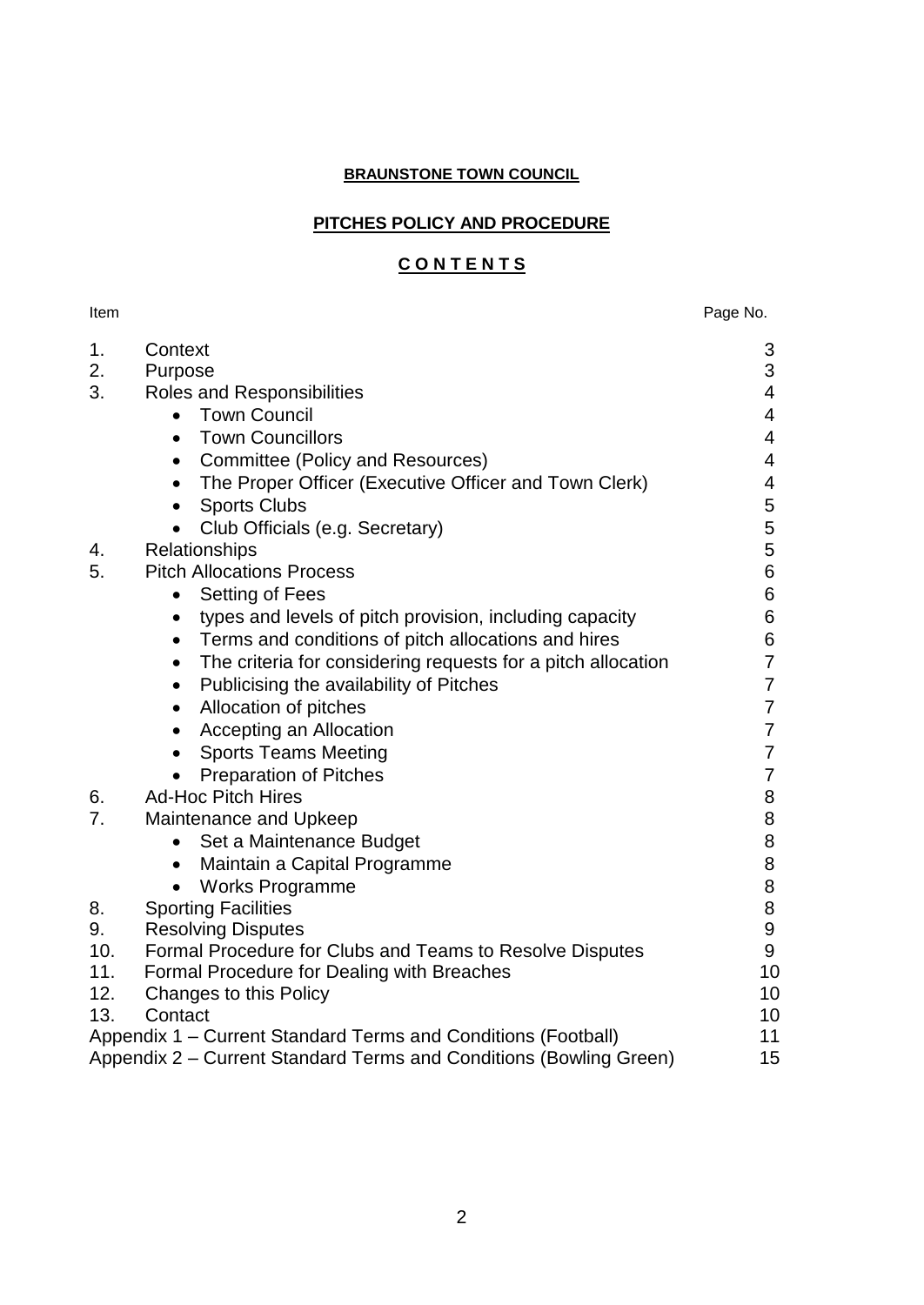## **BRAUNSTONE TOWN COUNCIL**

## **PITCHES POLICY AND PROCEDURE**

#### 1. CONTEXT

The Council's Mission Statement sets out its vision to provide high quality services and support the needs of the community, while recognising that this is only sustained by ensuring that the resources to do it are available.

**Mission Statement** - *We exist to ensure that local services and the environment reach the highest possible standards within the resources available for citizens, visitors and those who work in Braunstone Town; to provide a focus for civic pride; to listen, identify and respond to agreed local needs; and to help develop a strong, secure, self-reliant, self-confident community, free from unlawful discrimination. "Spectemur. Agendo" translates "Let us be Judged by Our Actions"*

On 8<sup>th</sup> September 2011, the Council approved objectives for each of its service areas as part of the delegation arrangements to Committees and the Executive Officer and Town Clerk. There are four objectives in relation to Open Spaces and Parks.

#### **Open Spaces & Parks Objectives**

- To provide and maintain parks and open spaces to a high standard
- To provide quality sports facilities to meet identified needs
- To provide and maintain play equipment to a high and safe standard
- To help fight pollution by planting trees on our parks

In providing pitches, the Council does so as part of its mission to the community and in fulfilling the wider Open Spaces and Parks Objectives in the Town.

#### 2. PURPOSE

The Pitches Policy sets out the relationship between Pitch provision and the provision of Open Spaces and Parks in the Town. Its purpose is to ensure the provision of quality sports facilities to meet identified needs within the context of providing and maintaining parks and open spaces to a high standard. To that extent Braunstone Town Council provides pitches as part of providing sporting facilities within public parks and open spaces that are open to all in the Town to use and enjoy. The Policy provides the framework for identifying sporting needs, which in turn identifies the level and type of provision, balanced with the multiple uses of our Open Spaces and Parks, which includes play facilities.

The Pitches Procedure sets out how the Council will determine provision and the basis upon which pitch allocations will be made. It identifies the responsibilities of the Town Council, the sporting teams using the pitches and the facilities, how they work together and also how they work with the wider community for the mutual benefit of the Town. The procedure also provides a framework for ensuring fairness and transparency and resolving any disputes which may arise.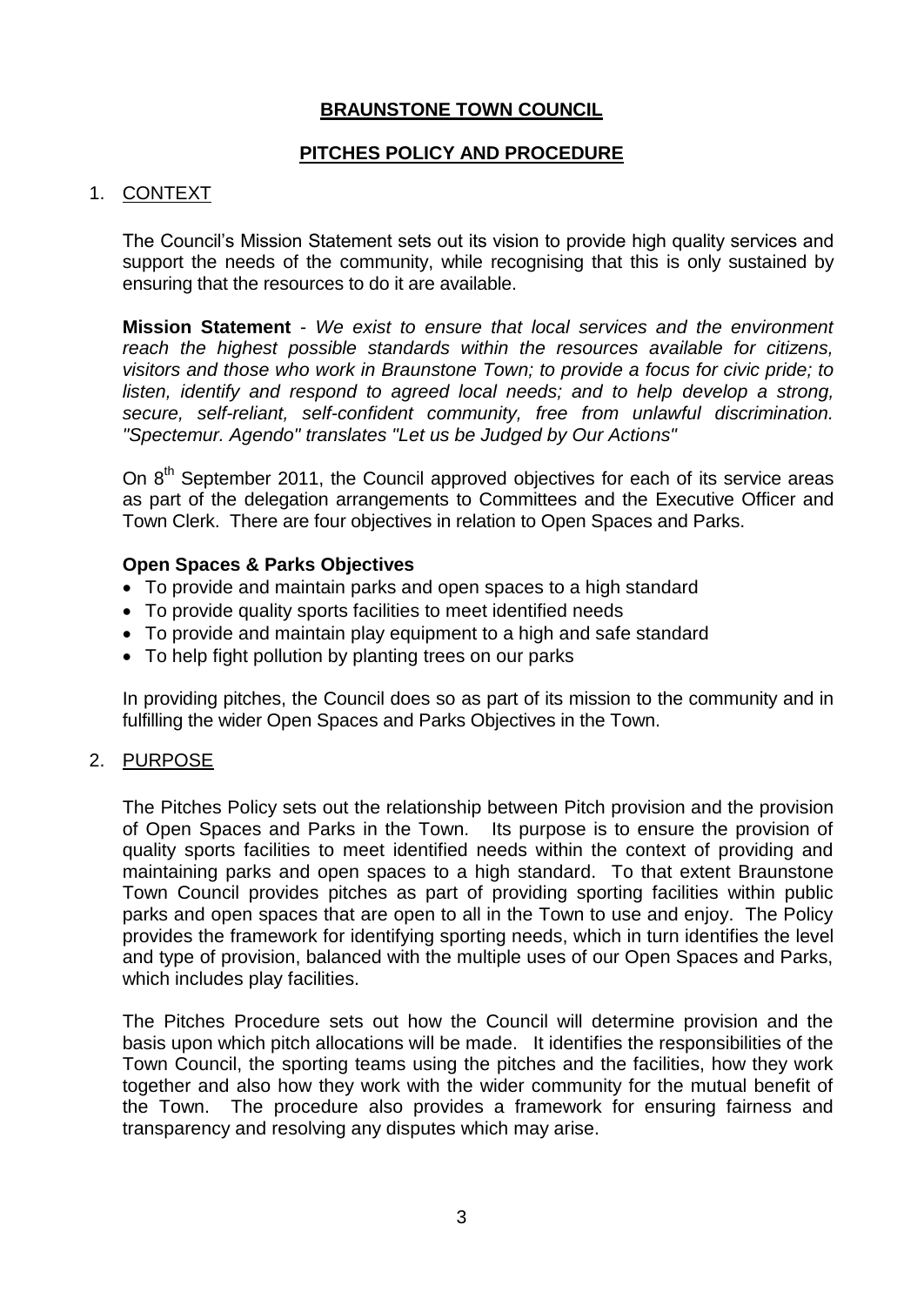## 3. ROLES AND RESPONSIBILITIES

## **Town Council**

Responsible owner of the Town's open spaces and parks, including pitches and sporting facilities, responsible for the overall provision and funding and ensuring that the Council's Objectives are met, which includes:

- a) setting strategic policy and objectives;
- b) setting the maintenance budget;
- c) approving a capital plan for investment in the improvement and development of the facilities, including identifying funding; and
- d) providing appropriate staffing resources to ensure high standards and safety requirements are met.

## **Town Councillors**

Town Councillors collectively form the Town Council and collectively make decisions which the Town Council is responsible for. Collectively they form the corporate body of the Town Council, which has its own legal and continuing identity. As individual Councillors they have no decision making power, however, they provide an important link between the Town Council's decision making processes and the community and individuals of the Town. Town Councillors represent all who live in their ward, whether they voted for them or not.

## **Committee (Policy and Resources)**

Responsible for determining the provision of individual facilities and services and the overall maintenance plan of open spaces and parks, including pitches and sporting facilities. In relation to pitches and sporting facilities, this includes:

- a) determining the types and levels of pitch provision, including capacity;
- b) setting the season fees and hire fees;
- c) setting the criteria for considering requests for a pitch allocation;
- d) setting the terms and conditions of pitch allocations and hires, including the terms and conditions of using the associated facilities; and
- e) allocating pitches where requests for an allocation exceed capacity.

## **The Proper Officer (Executive Officer and Town Clerk)**

Action, undertake activity and responsibilities instructed by decision of the Council or Committee (as appropriate) or contained in standing orders, delegated powers or approved policies and procedures. In relation to pitches and sporting facilities, this includes:

- a) ensuring protection from damage or unsustainable usage;
- b) maintenance to ensure high standards and safety requirements are met;
- c) initiating spot checks to be undertaken to ensure users and hires are complying with the terms and conditions;
- d) allocating and reallocating pitches where requests for an allocation/reallocation can be met within capacity; and
- e) providing legal, financial and policy advice to the Council and Committee on types and levels of pitch provision (including capacity), fees and hire charges, the criteria used for determining allocation and the terms and conditions to be set.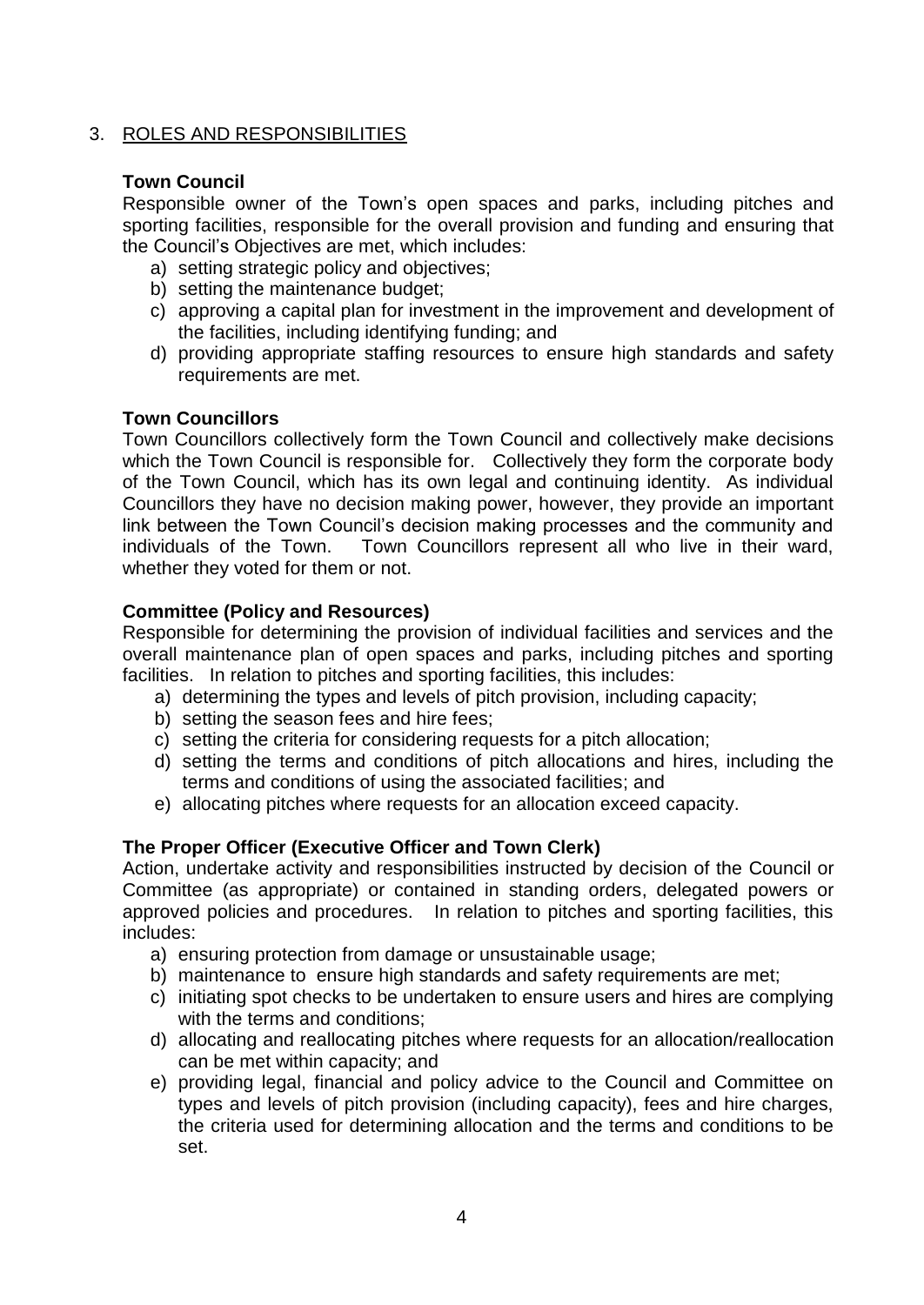## **Sports Clubs**

To treat the Town's Parks and Open Spaces, including its pitches and associated facilities, and all other sports clubs and users of the open spaces and parks with curtesy and respect, this includes:

- a) no use of violence, intimidation or abusive behaviour under any circumstances;
- b) using the set procedures and channels to resolve issues of contention, dispute or grievance;
- c) respecting and cooperating with Town Council officials, sports association and league officials, including match officials;
- d) ensuring adherence to legislation, including child protection, equalities and health and safety;
- e) complying with all terms and conditions of the pitch allocation and terms and conditions of hire;
- f) ensuring that payment of the fees is made by the due date;
- g) recognising that the open spaces and parks, including the pitches and associated facilities are multi-use community shared facilities, to which all users have a responsibility to respect in accordance with the Town Council's policies and objectives.

## **Club Officials (e.g. Secretary)**

Club officials are responsible for ensuring that their clubs, members, families and friends, fans, including those of opposing teams adhere to the principles of curtesy and respect set out above. Club Officials are responsible for establishing an effective relationship with Town Council officials, sports association and league officials, including match officials. Club Officials are also responsible for ensuring curtesy and respect in relation to their pitch allocations/hires by:

- a) reporting inappropriate behaviour from opposing teams and those associated with the team to sports association, league and match officials as appropriate;
- b) dealing with inappropriate behaviour within the club and those associated with the club by using the club's disciplinary proceedings;
- c) reporting to the Executive Officer and Town Clerk any breaches of Terms and Conditions by their Club and any likely delay in payment, along with proposals to rectify the breach and actions to avoid future re-occurrence;
- d) reporting to the Executive Officer and Town Clerk any breaches of Terms and Conditions by other Clubs.

## 4. RELATIONSHIPS

In accordance with the Equality Act 2010 no one will discriminate, harass, victimise or treat less favourably another person or group because of:

- age
- disability
- gender reassignment
- marriage and civil partnership
- pregnancy and maternity
- race
- religion and belief
- sex
- sexual orientation

Under the Act, Braunstone Town Council has a duty to have due regard to:

eliminating unlawful discrimination, harassment and victimisation;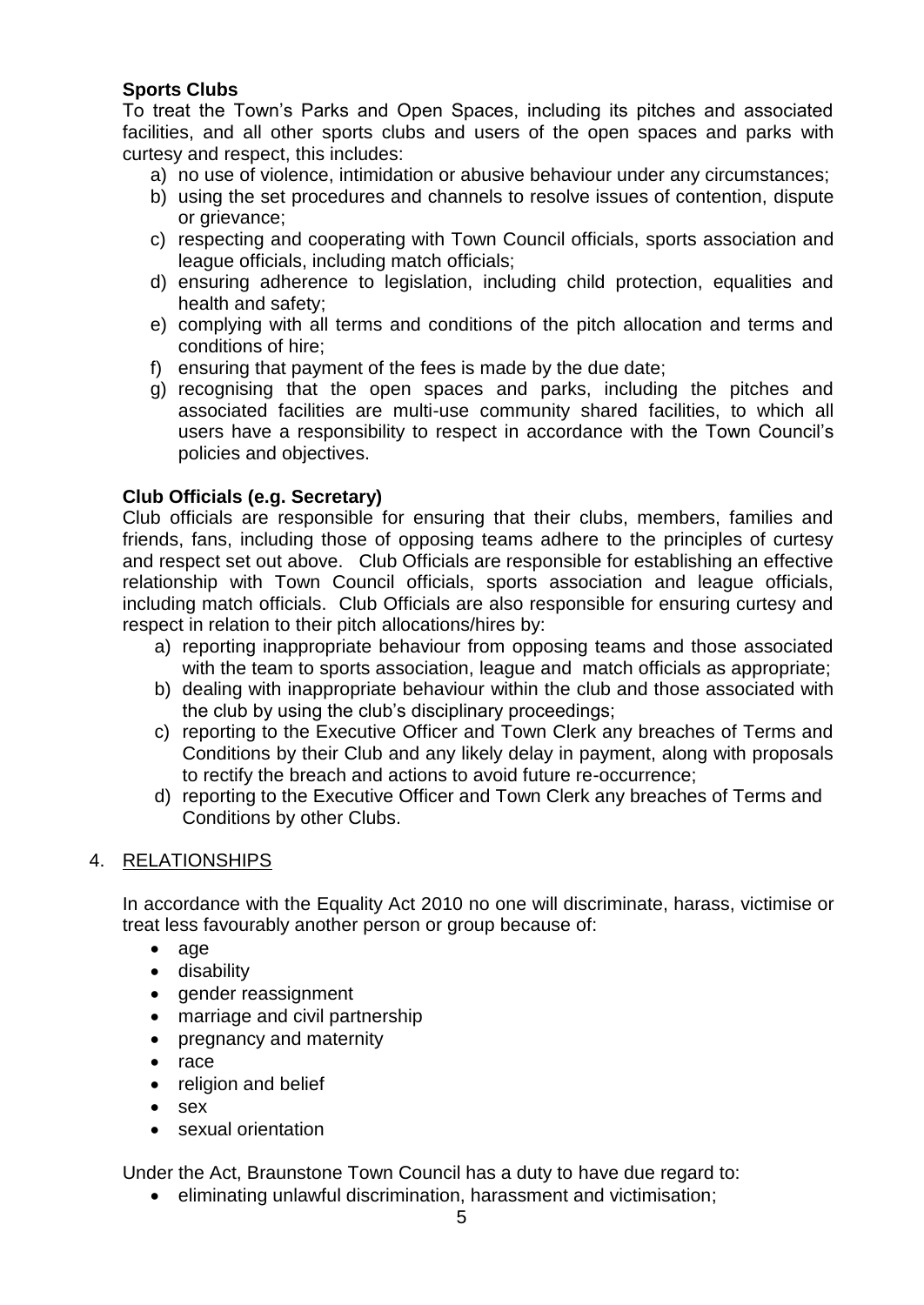- advancing equality of opportunity, and
- fostering good relations between different groups.

To that extent, Braunstone Town Council supports the national taskforce campaign Kick it Out, which works to tackle racism and discrimination in football. In accordance with this stance we may ultimately consider withdrawing the use of our pitches and facilities from clubs, teams or individuals found in breach of these obligations, particularly where no proactive action has been taken concerning incidents of discrimination and where no steps are in place to prevent further discrimination in the future.

Under no circumstances will there be any violence, intimidation or abusive behaviour. Clubs and teams must respect and cooperate with Town Council officials, sports association and league officials, including match officials. Clubs and teams must also cooperate with and respect each other. Individuals, Teams and Clubs are urged to resolve any issues of dispute with those concerned in an informal and constructive manner. Should the issue not be resolved or continue then there are set procedures and channels, which must be used for resolving issues of contention, dispute or grievance.

Failure to comply with the above may ultimately result in us withdrawing the use of our pitches and facilities from clubs, teams or individuals found to be in breach of these obligations, particularly where no proactive action has been taken concerning incidents and where no steps are in place to prevent further reoccurrence.

The Executive Officer and Town Clerk may initiate spot checks to be undertaken to ensure users and hires are complying with the provisions of this policy and the terms and conditions of their pitch allocation or ad-hoc hire.

## 5. PITCH ALLOCATIONS PROCESS

Pitches will be allocated for a season on an annual basis and the annual process will be as follows:

- 1. **Setting of Fees**  will be determined by Policy and Resources Committee no later than February;
- 2. **Determining the types and levels of pitch provision, including capacity** Policy and Resources Committee will make a decision by February on the types and levels of pitch provision and the capacity of the provision, having received advice from the Executive Officer and Town Clerk on the standard of the pitches. The Executive Officer and Town Clerk will receive assessments and professional advice from the Council's Grounds Staff and/or any other professional who the Executive Officer and Town Clerk and the Policy and Resources Committee determine as appropriate;
- 3. **Terms and conditions of pitch allocations and hires** including the terms and conditions of using the associated facilities; will be reviewed and approved, at least on an annual basis and will be determined by Policy and Resources Committee no later than February; where terms and conditions are silent it cannot be assumed there is implicit consent, Clubs and Teams must seek advice from the Council concerning matters which are not specified;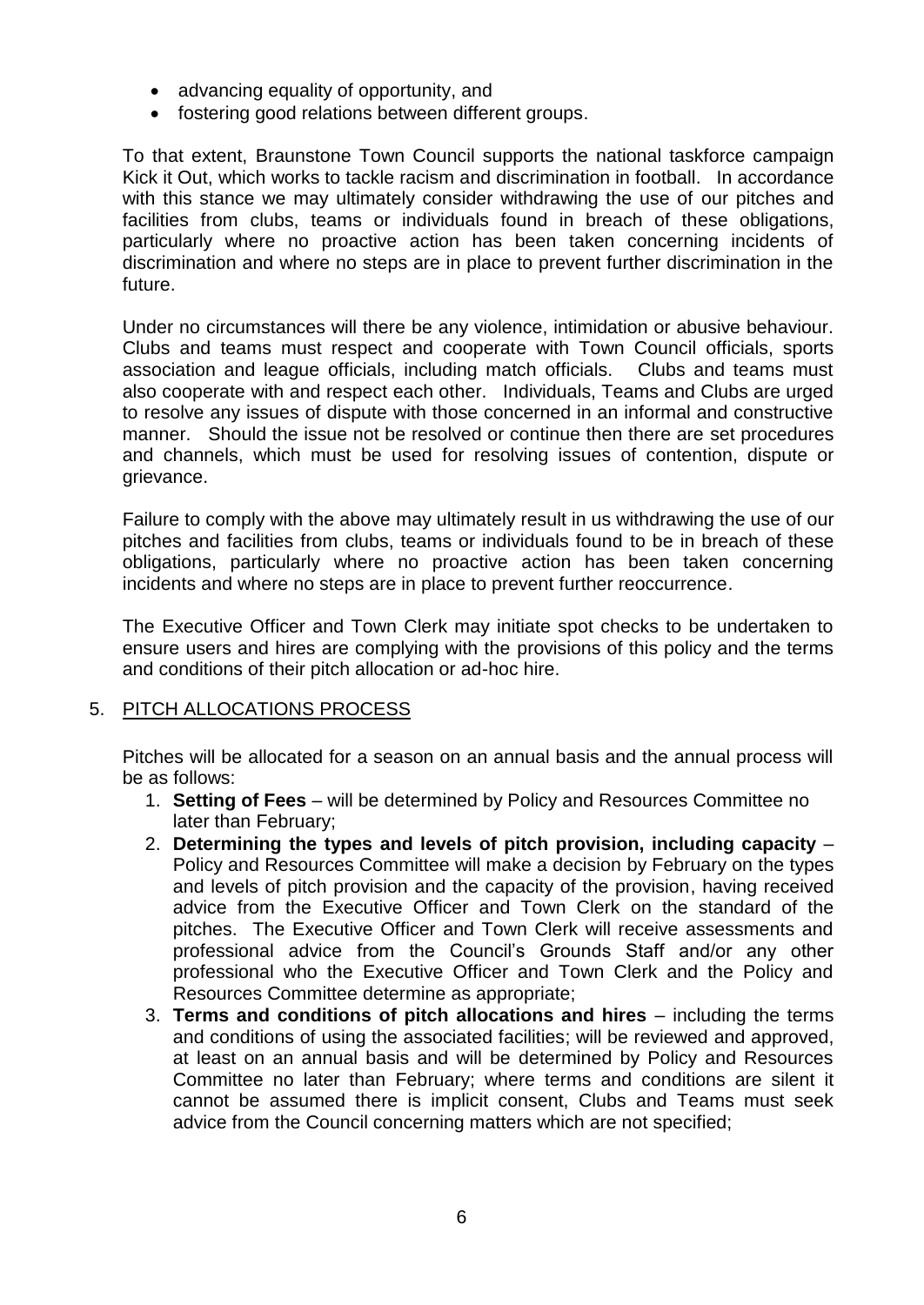- 4. **The criteria for considering requests for a pitch allocation** will be reviewed and a criteria approved, including how applications will be dealt with if the number exceeds pitch capacity, at least on an annual basis and will be determined by Policy and Resources Committee no later than February;
- 5. **Publicising the availability of Pitches** the Town Council will publicise during February and March, the availability of pitch allocations for the forthcoming season and the notice will make clear:
	- a) the number of pitches available, their type and capacity,
	- b) the fees payable for each type of pitch and the number of games permitted (including training sessions, pre-season games and friendlies),
	- c) the availability of storage space and any fees payable,
	- d) any additional fees and deposits which may be charged, for using facilities and other ancillary fees and deposits, such as key deposits,
	- e) that Terms and Conditions apply to the usage of the pitches and associated facilities and how a copy of these terms and conditions can be obtained,
	- f) the deadline for applications, and
	- g) a named contact, including contact details, for further information, queries or clarification;
- 6. **Allocation of pitches**  will be by April and will be undertaken by the Executive Officer and Town Clerk in the event that requests for allocations can be met within capacity; where requests for pitch allocations exceeds capacity then allocations will be determined by Policy and Resources Committee;
- 7. **Accepting an Allocation**  sports clubs will receive notification from the Executive Officer and Town Clerk of their allocations, along with the terms of payment and the terms and conditions of use; club officials will be expected to sign and date and return a copy to the Town Council before any matches can be played; the return will detail the name, address and contact details of the Club Official who will be responsible for ensuring adherence by the Sports Club to the terms and conditions, details of payment and this policy and procedure;
- 8. **Sports Teams Meeting**  after the allocations process and prior to the new season commencing, there will be a meeting of the club officials representing the Sports Teams who have been granted an allocation; this meeting will:
	- a) discuss how the clubs and teams will work together to share pitches and facilities, where applicable;
	- b) consider general issues which have arisen during the previous season or any other current general issues (the meeting is not convened to discuss individual relationship issues);
	- c) ensure that information is shared concerning preparations for the new season; including dates when the pitches will be ready and marked out; and
	- d) any ideas for improvements to the pitches, facilities and services.
- 9. **Preparation of Pitches**  after the end of the season there will be a period in which the pitches will not be in use and no ad-hoc hires will be permitted; during this period general maintenance and preparation will take place, including marking out of pitches where appropriate.

Teams allocated a sports pitch do not own the pitch, the Council reserves the right to allow other teams to hold pitch allocations on the same pitch and to allow ad-hoc hiring of pitches.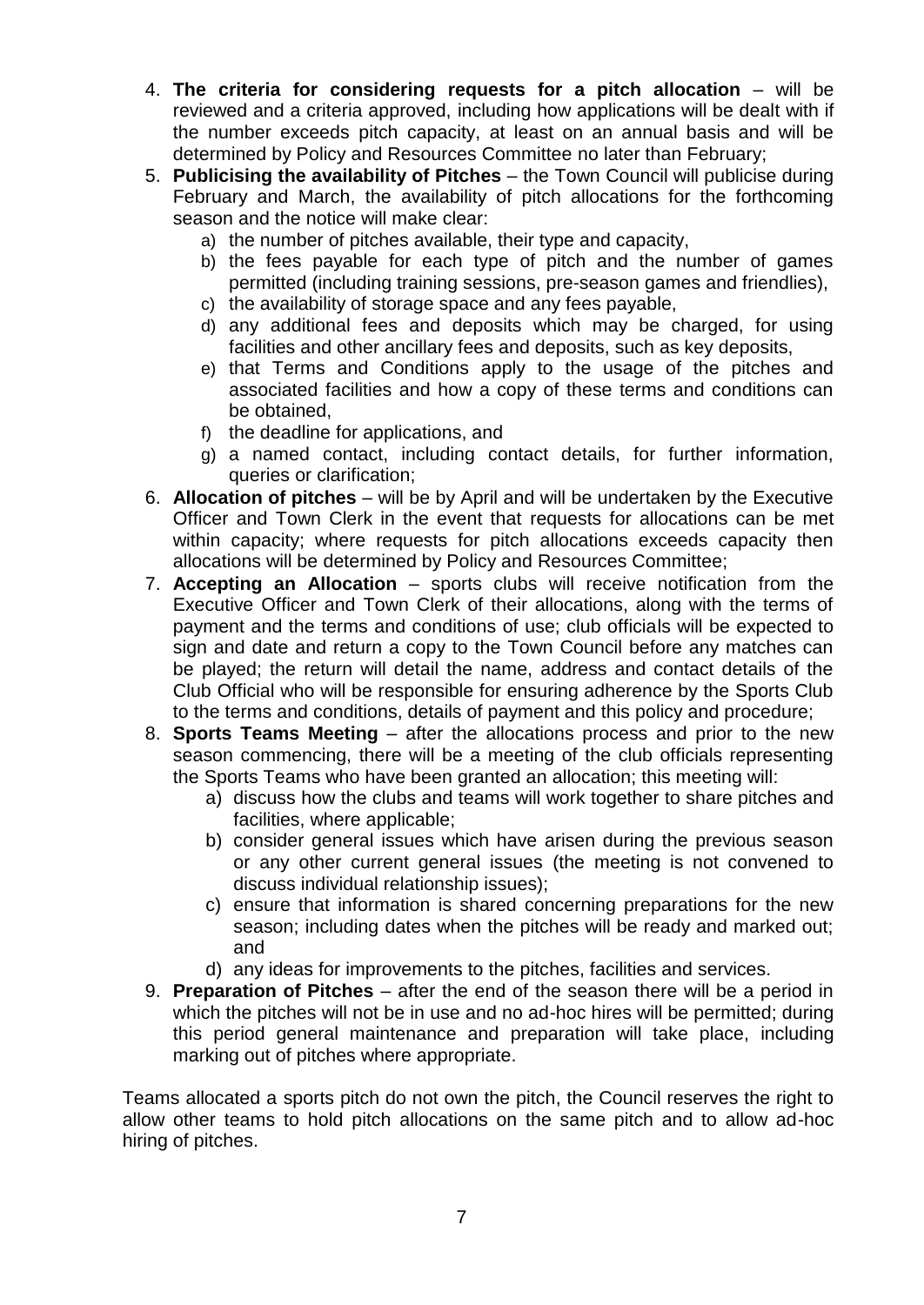## 6. AD-HOC PITCH HIRES

The Council reserves the right to allow ad-hoc hiring of pitches where it has taken a decision to do so. Ad-hoc hires will only be allowed in circumstances where the condition of the pitch allows and is not to the detriment of those who hold a pitch allocation. The Council reserves the right to postpone or discontinue ad-hoc pitch hires if the condition of pitches deteriorate. In the event of a decision to postpone adhoc hires due to a deterioration of the pitch and a booking has been made and payment received, the Town Council will work closely with those affected to make alternative arrangements and should this not be possible, to accommodate those affected at other times or refund the payment. Conditions of use of pitches on an adhoc basis will be the same, unless otherwise specified, as those for pitch allocations.

## 7. MAINTENANCE AND UPKEEP

Braunstone Town Council will maintain its open spaces and parks, including pitches and sporting facilities, to a high and safe standard, therefore, the Town Council will:

- 1. **Set a Maintenance Budget**  Policy and Resources Committee will make recommendations to Council for approval in January;
- 2. **Maintain a Capital Programme**  the programme will include a list of investment and development work, to ensure continued high standards for future generations:
- 3. **Works Programme**  an annual maintenance programme is developed for works to be carried out on the Council's Parks, Open Spaces and Sporting Facilities; each year Policy and Resources approves a Winter Works Programme which includes most of the annual maintenance works, taking place outside of the cutting season; however, it is recognised that annual maintenance works on pitches and sporting facilities will mostly take place out of season.

Braunstone Town Council may at any time close pitches and facilities in order to undertake emergency works. The Council also may determine that pitches should be closed for a period of time if there is a significant deterioration in the playing service which may compromise the long term standard of the pitch. In such circumstances, the Town Council will work closely with those affected to make alternative arrangements and should this not be possible, to accommodate those affected at other times or refund pro-rata of fees and charges.

The Town Council will prepare football pitches prior to the season, which includes marking out. Terms and Conditions relating to individual sports will be issued as part of the allocation of pitches and these will set out clearly the responsibilities of the Town Council and the sports clubs and teams concerning maintenance and upkeep.

## 8. SPORTING FACILITIES

The Council's pitches have associated sporting facilities. Pitches on Mossdale Meadows, Shakespeare Park and Thorpe Astley Park have changing facilities; Mossdale Meadows has equipment storage facilities; Shakespeare Park Bowling Green has an associated Pavilion. Policy and Resources Committee will determine when setting fees and terms and conditions and the criteria, the relationship between a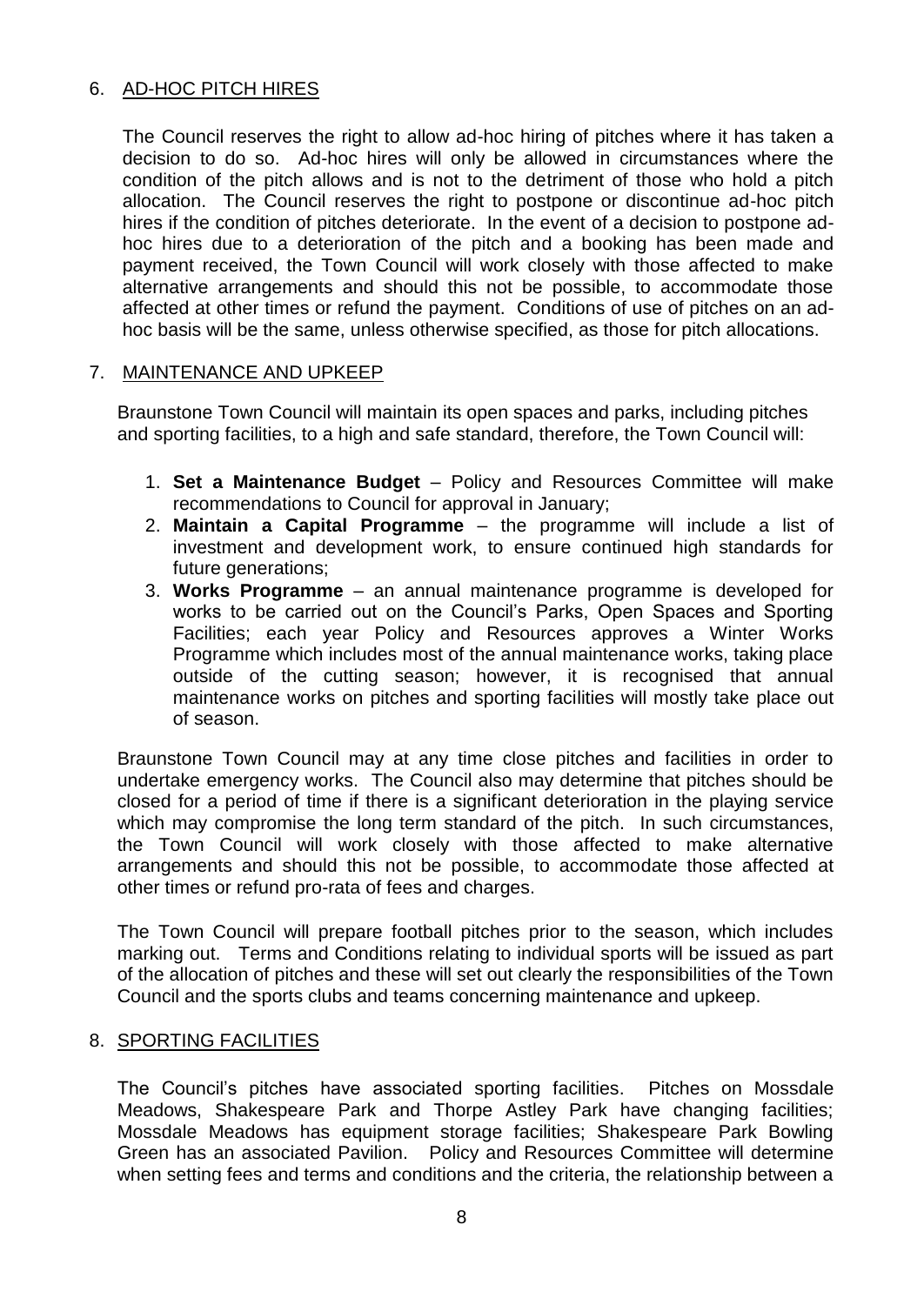pitch allocation and use of the facilities and whether any additional charges or terms and conditions should be applied.

#### 9. RESOLVING DISPUTES

All parties should work hard to ensure that issues of contention, dispute or grievance are avoided. Where issues arise, the Town Council, individuals, clubs and teams should seek to resolve these informally through constructive discussion and dialogue.

Where attempts have been made by individuals, clubs and teams to resolve issues of contention, dispute or grievance informally and this has not been successful, or the problem reoccurs, then resolution can be sought through the formal procedure set out at paragraph 10 below.

Where the Town Council wishes to take action against a club or team because it has contravened this policy and/or breached the terms and conditions of the pitch allocation or ad-hoc hire, then it will apply the procedure set out at paragraph 11 below.

#### 10.FORMAL PROCEDURE FOR CLUBS AND TEAMS TO RESOLVE DISPUTES

The following procedure applies to teams and clubs where there are issues of contention, dispute or grievance, which cannot be resolved informally. Where an individual had a dispute which has not been resolved informally, it can only be dealt with under this procedure if the club/team considers it to be a dispute affecting the club/team.

The procedure is as follows:

- a) The complaint must be set out in writing and sent to the Executive Officer & Town Clerk. The complainant should stick to the facts and avoid language that is insulting or abusive.
- b) The Executive Officer & Town Clerk must invite the complainant within five working days to attend a meeting to discuss their complaint. The Executive Officer & Town Clerk must invite any other parties related to the complaint to attend a meeting to put forward their perspective.
- c) The Executive Officer & Town Clerk will consider whether any other facts, material or witnesses will assist in resolving the matter. Mediation between the conflicting parties can also be considered.
- d) The Executive Officer & Town Clerk must reach a conclusion on the case and inform all affected parties and set out the terms of resolution. An Appeal can be made against the terms of resolution. Failure to comply with the terms of resolution will constitute a breach of the terms and conditions of pitch allocation or ad-hoc hire and can be dealt with by the Town Council under paragraph 11.
- e) An Appeal can be launched by an affected party against the terms of resolution. A club/team wishing to appeal should inform the Executive Officer & Town Clerk in writing within five working days of their wish to appeal. An Appeals Committee made up from three Members of the Council will hear appeals against the terms of resolution. The appellant and the Executive Officer & Town Clerk will put their respective case and the Appeal Committee will determine whether to nullify, make amendments, or set different terms of resolution. The decision of the Appeals Committee is final.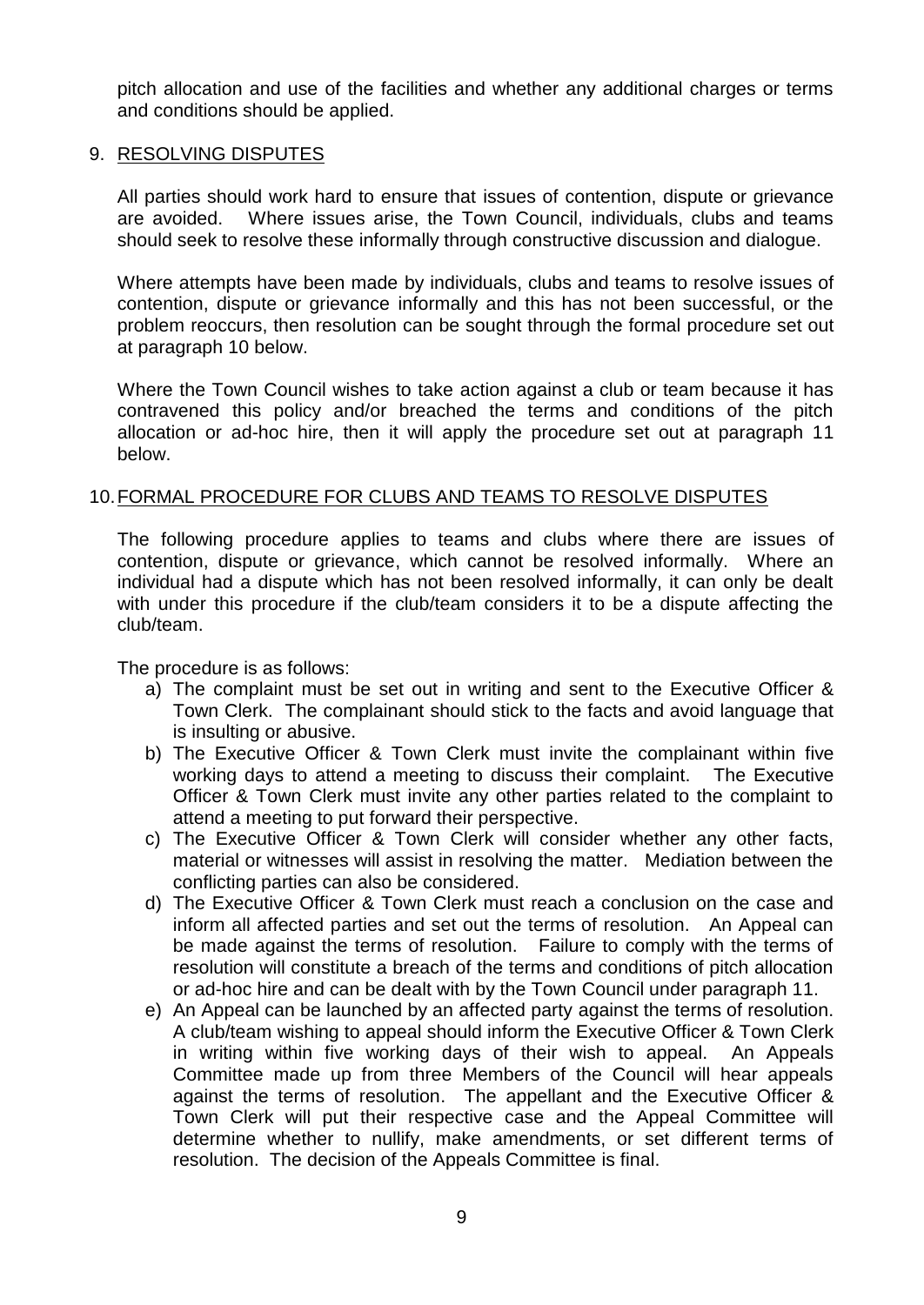## 11.FORMAL PROCEDURE FOR DEALING WITH BREACHES TO THE POLICY AND THE TERMS AND CONDITIONS

The following procedure applies to Town Council when it becomes aware of a breach by a club, team or individual associated with a club/team of this policy and/or the terms and conditions of allocation and ad-hoc hire and the terms of resolution set out in paragraph 9.

The procedure is as follows:

- a) The Executive Officer & Town Clerk must set out in writing to the Club Official the nature of the allegation and invite the Club Official to attend a meeting to discuss the issue. The Executive Officer & Town Clerk must invite any other parties related to the complaint to attend a meeting to put forward their perspective.
- b) The Executive Officer & Town Clerk will consider whether any other facts, material or witnesses will assist in resolving the matter. Mediation will also be considered.
- c) The Executive Officer & Town Clerk must reach a conclusion on the case and inform the Club Official accused of any breach of the conclusion and set out the terms of resolution. An Appeal can be made against the terms of resolution. .
- d) An Appeal can be launched by the affected team/club against the terms of resolution. A club/team wishing to appeal will do so by the Club Official writing to the Executive Officer & Town Clerk within five working days. An Appeals Committee made up from three Members of the Council will hear appeals against the terms of resolution. The appellant and the Executive Officer & Town Clerk will put their respective case and the Appeal Committee will determine whether to nullify, make amendments, or set different terms of resolution. The decision of the Appeals Committee is final.

#### 12.CHANGES TO THIS POLICY

Changes to this policy can be made by the Council's Policy and Resources Committee, subject to this being within their powers of delegation given to them by the Town Council.

#### 13.CONTACT

Any queries concerning this policy should be directed to the Executive Officer & Town Clerk, Braunstone Town Council, Braunstone Civic Centre, Kingsway, Braunstone Town, Leicester, LE3 2PP.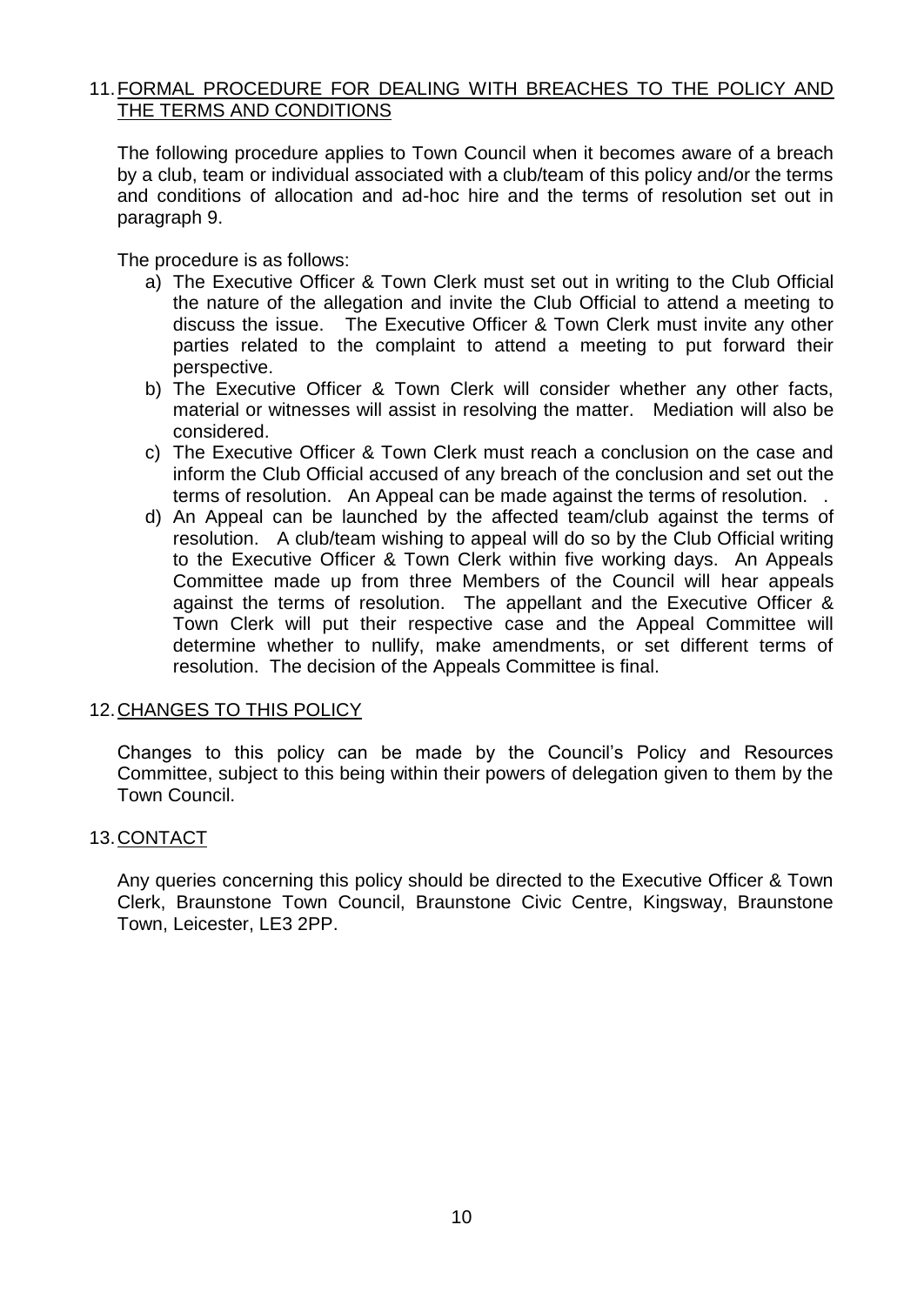#### **APPENDIX 1 – CURRENT STANDARD TERMS AND CONDITIONS (FOOTBALL)**

The permission for your pitch allocation is subject to :

Fee Payments

- (1) Your club paying the season fee by the specified dates. If they fail to do so the Club shall not be entitled to use the pitch for the purposes of playing football at any time during the season.
- (2) If on, or after the signing of the Agreement the Club disbands or resigns from the Football League, the Club shall give written notice to the Council within seven days thereafter. Upon receipt of such notification the Council may refund to the Club a percentage of the hire charge pro rata depending in the number of weeks remaining in the football season on the provision that the Club shall not be entitled to any refund if it fails to notify the Council within seven days.

#### Pitch Marking

(3) Subject to receiving at least 7 days' notice, the Council will mark out the pitches at the commencement of each season, thereafter each club will be responsible for white lining a pitch as and when required.

#### Match Fixtures

- (4) The Club Secretary is required to submit a fixtures list to the Executive Officer & Town Clerk before the commencement of the season.
- (5) A club which shares facilities (pavilion/changing rooms, pitches etc) shall come to mutually agreeable arrangements with other clubs sharing those facilities for the timing of matches and for the general maintenance and cleanliness of dressing rooms etc.
- (6) At the end of the season no matches/training sessions shall take place on the pitches after **31st May**.

#### Cancellation of Matches

(7) It will be the responsibility of the appointed referee to decide whether or not play should take place.

- (8) Should the clubs Team Manager/Representative consider the pitch to be unfit for play on any particular match day he/she should set out his/her reasons in writing and hand a copy to the appointed Referee. A copy of the clubs representations should also be forwarded to the Executive Officer & Town Clerk, so as to be received on the day immediately following the date of the match concerned. In these circumstances the Council will not hold the club responsible for any damage caused to the pitch. However, the clubs may be held responsible for damage caused to pitches due to over-usage and additional games not included on the fixture list.
- (9) The Council shall not be responsible for any loss or damage howsoever arising or for any loss due to any acts or restrictions imposed on the Council, which may cause the pitch to be temporarily closed or the hiring to be interrupted or cancelled.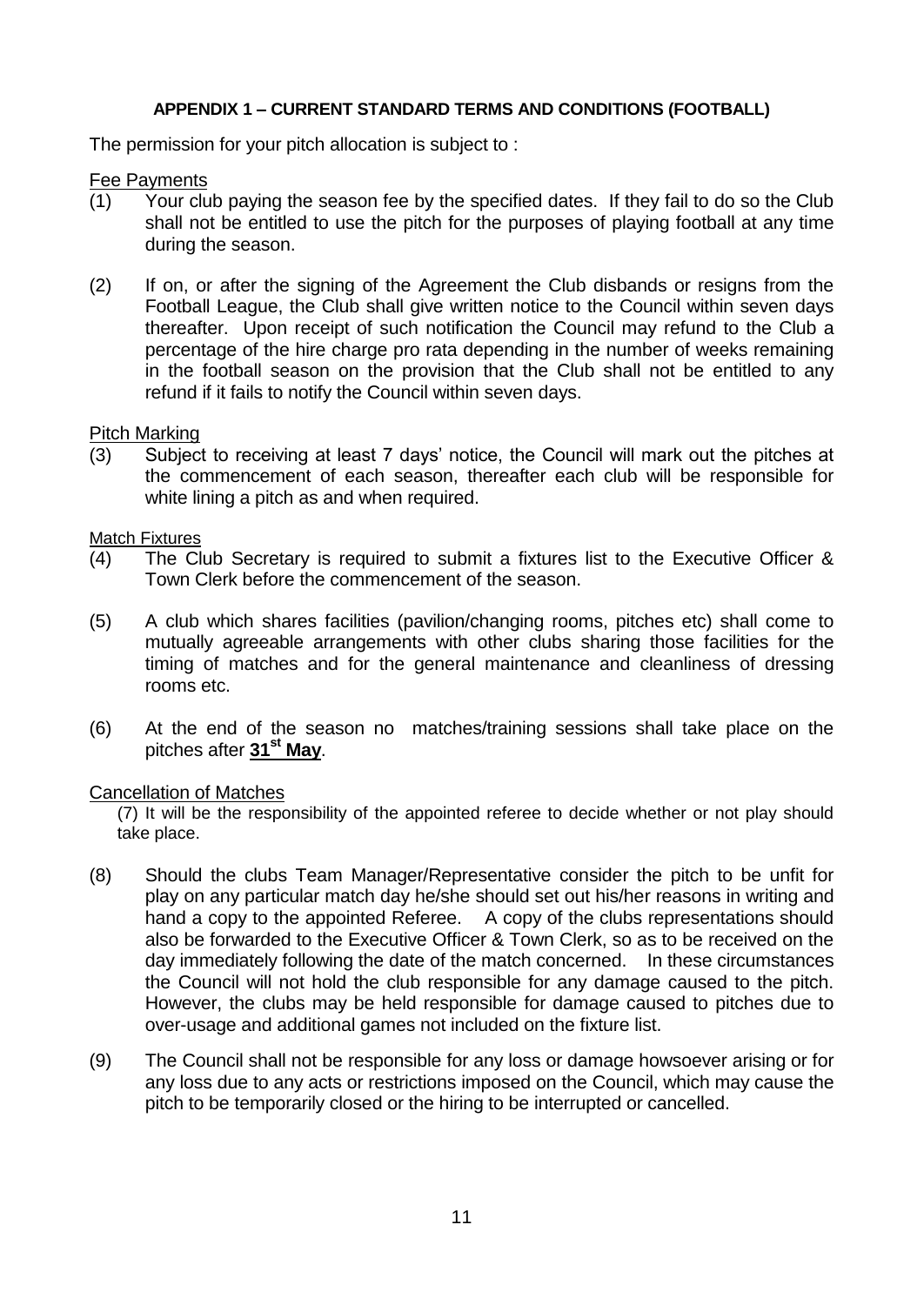## **Keyholders**

(10) Your club will appoint a "Keyholder". Please check the enclosed Keyholders List and let me know if there have been any alterations. Should any future change take place, the name, address and telephone number of the new keyholders must, immediately, be notified to the Executive Officer & Town Clerk.

Please advise your Club's Keyholders that they are responsible for:-

(a) ensuring that all doors **(including fire doors),** garages, sheds, park gates and premises are locked and made secure **for the duration of matches** at the **end of each day's play** whenever the facilities have been used by your club.

(b) ensuring that the club rooms/changing rooms etc are left in a clean and tidy condition. Ensuring cleanliness of the pitches in surrounding areas, ie. **litter picking following the match**.

- (c) ensuring that any damage to the Council's property or equipment is immediately notified to the Executive Officer & Town Clerk.
- (d) To ensure that any equipment or articles belonging to the Club are removed from the changing rooms facilities.

#### Parking (Applicable to Mossdale Meadows only)

(11) Pitch allocations at Mossdale Meadows are conditional upon your club appointing a Warden to ensure that there is not inconsiderate parking on the Kingsway Grass Verges. The Warden should advise visitors to use the car parking facilities off Kingsway or the extra car parking available at the Braunstone Civic Centre (ie. No vehicular access to the pavilion and pitch via the bridle road).

#### Emergencies & Health & Safety Information

(12) Fire & other Emergencies

In the unlikely event of an emergency we would ask that you comply with the action stated on the attached 'Fire Notice'.

We suggest that your club appoints a responsible person to summon the emergency services and that they should always be equipped with a mobile telephone for this purpose.

(13) First Aid

## **First aid provision** -

Your club is advised to provide adequate and appropriate equipment and facilities, or ensure that they are provided, for members. We suggest that you appoint First Aiders and provide first aid boxes.

The following organisations provide 'First Aider' training courses:-

St John's Ambulance, 112 Regent Road, Leicester, LE3 7LT, Telephone 0116 2553954 British Red Cross, 244 London Road, Leicester, LE2 1RH, Telephone 0116 2705087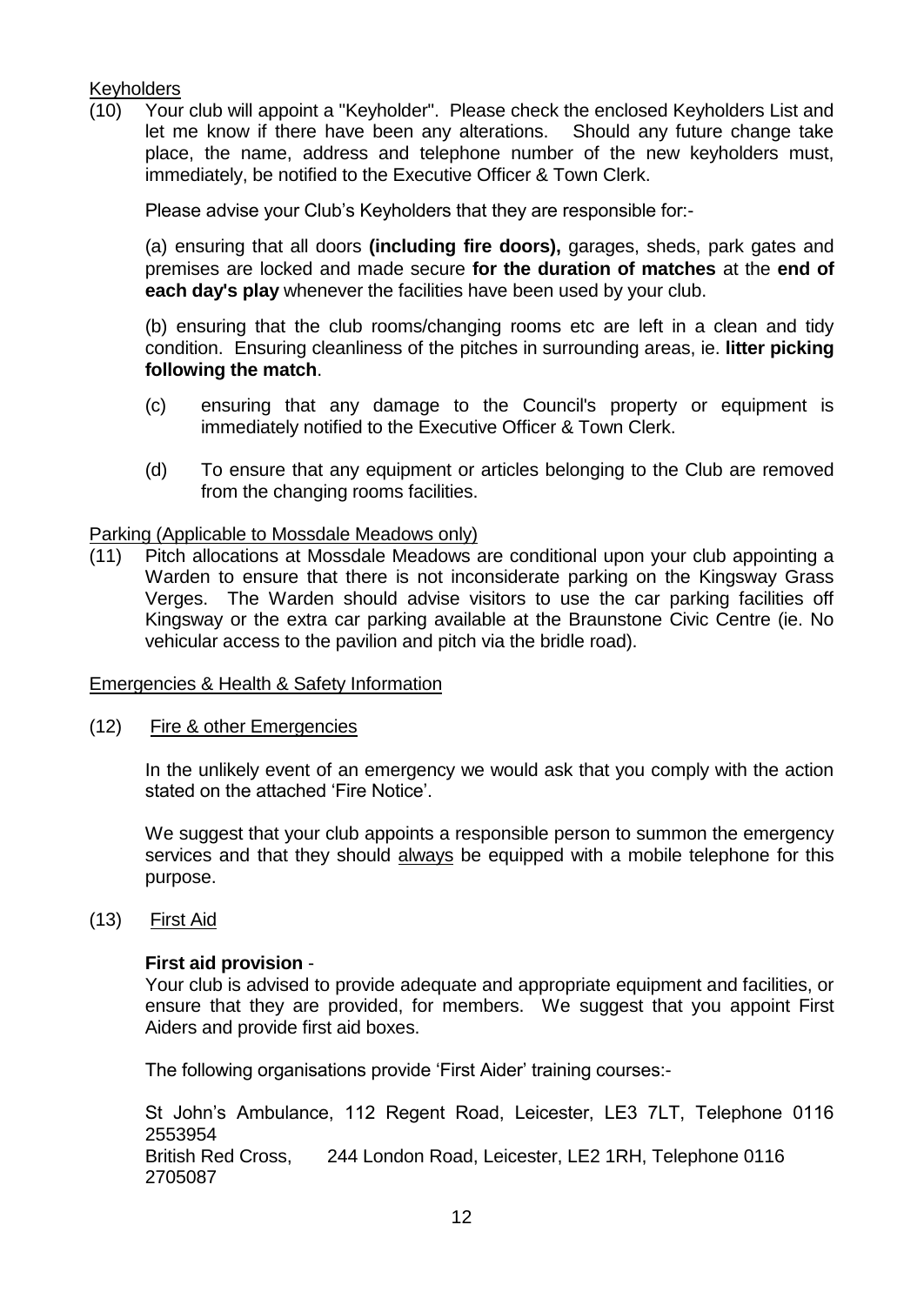## **Box Contents** -

First aid boxes should be marked with a white cross on a green background, and should be kept fully stocked with only approved items, i.e. **no** medicines, pills, ointments etc. in case of possible adverse reactions on the part of persons being treated. Regular checks should be made to ensure compliance. The suggested contents are as shown in the table below.

| FIRST AID BOXES - RECOMMENDED TYPE AND QUANTITY OF ITEMS |                               |        |         |  |
|----------------------------------------------------------|-------------------------------|--------|---------|--|
| <b>ITEM</b>                                              | <b>NUMBER OF CLUB MEMBERS</b> |        |         |  |
|                                                          | 1 - 5                         | 6 - 10 | 11 - 50 |  |
| <b>GUIDANCE CARDS</b>                                    |                               |        |         |  |
| INDIVIDUALLY WRAPPED STERILE ADHESIVE DRESSINGS          | 20                            | 20     | 40      |  |
| STERILE EYE PADS, WITH ATTACHMENTS                       |                               | 2      | 4       |  |
| TRIANGULAR BANDAGES                                      |                               | 2      | 4       |  |
| STERILE COVERINGS FOR SERIOUS WOUNDS                     |                               | 2      | 4       |  |
| <b>SAFETY PINS</b>                                       | 6                             | 6      | 12      |  |
| MEDIUM STERILE UNMEDICATED DRESSINGS                     | 3                             | 6      | 8       |  |
| LARGE STERILE UNMEDICATED DRESSINGS                      |                               | 2      | 4       |  |
| EXTRA LARGE STERILE UNMEDICATED DRESSINGS                |                               | 2      |         |  |

(14) Personal Property

The Council shall not be responsible for any loss or damage to any property arising out of the hiring.

(15) Insurance

Hirers of the Council's facilities should have their own public liability insurance. As a general rule, the Limit of Indemnity under such a policy should not be less than £5,000,000.

## (16) Electrical Equipment

You are asked to provide proof of electrical testing before any of your equipment is connected to the Council's power supply. No electrical fittings or appliances in the premises may be altered, removed or interfered with in any way, or additional fittings or appliances installed without prior approval of the Council.

## (17) Alterations to Premises and Defect Reporting

No alterations or additions will be made to the town Council's premises without the consent of the Council.

## (18) Serving Food

Please find enclosed a copy of the Food Standards Agency's Leaflet 'Food Hygiene – A guide for Businesses'. I hope you will find the leaflet helpful - further information about training for food handlers etc. may be obtained from the Environmental Department at Blaby District Council, Tel 0116 2750555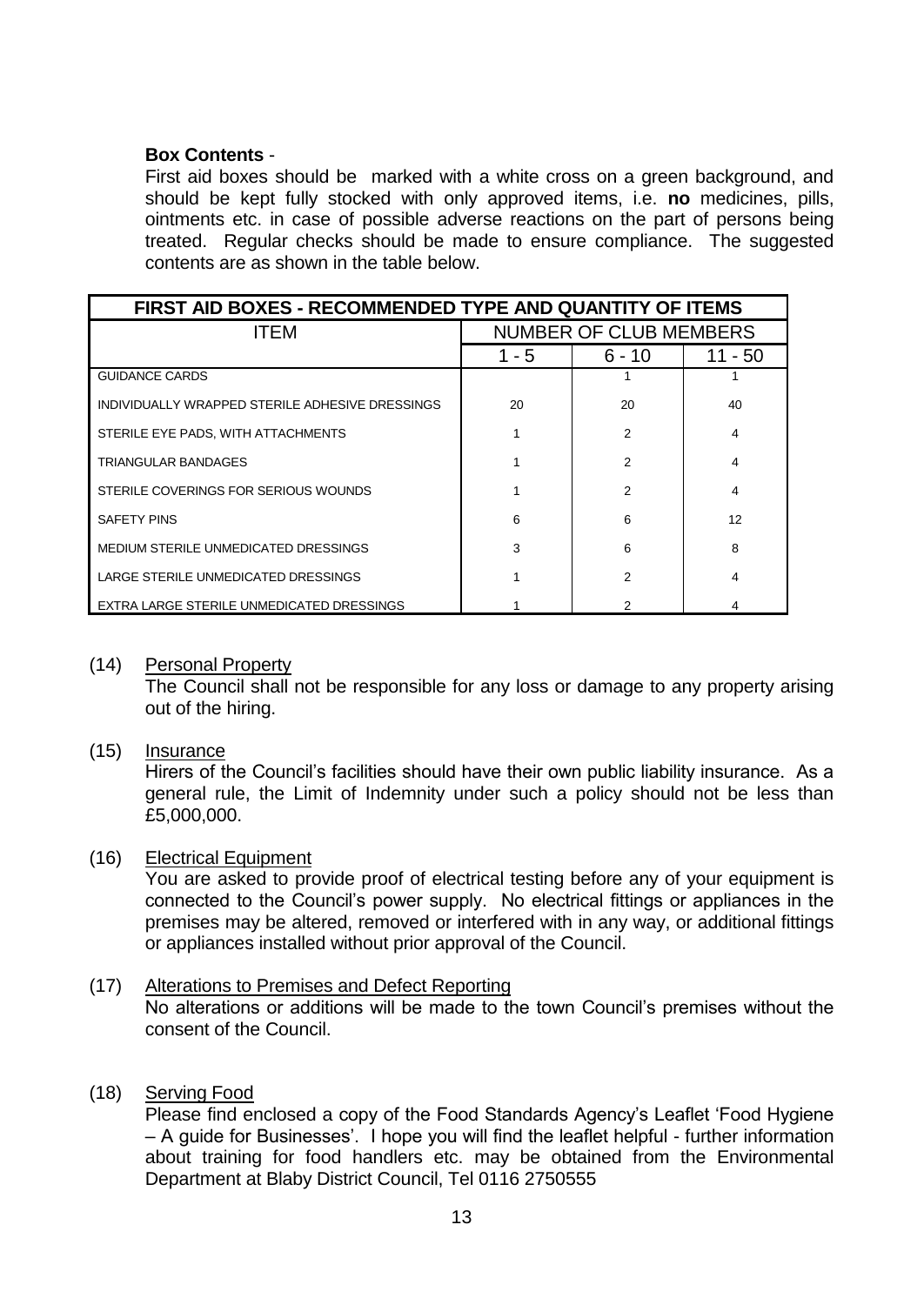(19) Slips and Falls

To reduce the risk of accidents, organisers are asked to respond quickly to spillages etc. Floors should not be too highly polished.

(20) Health & Safety Policy Statement

A copy of the Council's Health & Safety Policy Statement may be inspected at the Executive Officer & Town Clerk's office. Should you require any further information please do not hesitate to contact me.

## (21) Child Protection Policies

Allocation of Football Pitches will be conditional upon CRB Enhanced Disclosure being obtained in accordance with the FA CRB Unit Guidance and the Disclosure & Barring Scheme Service.

Braunstone Town Council requires that your Club acknowledges its responsibility to safeguard the welfare of every child and young person who has been entrusted to its care and is committed to working to provide a safe environment for all members. A child or young person is anyone under the age of 18 engaged in any club football activity. You must subscribe to The Football Association's child protection and best practice policy and procedures and endorse and adopt the policy statement contained in that document.

You must ensure that all current and new club members with direct access to children and young people are required to complete a CRB Enhanced Disclosure via The FA CRB Unit.

Further advice on child protection matters can be obtained from:

- o The County Football Association's Child Protection Officer, whose details can be found in the County Handbook.
- o The Football Association/NSPCC Child Protection 24 Hour Helpline 0808 800 5000
- o The FA child protection team on 0207 745 4649.

A copy of the Town Council's Safeguarding Children and Child Protection Policy is issued to all teams using the Council's facilities.

(22) Members of your football club shall not, without prior written consent of the Council, assign or sublet the pitches or changing rooms to other teams not listed on the allocations list.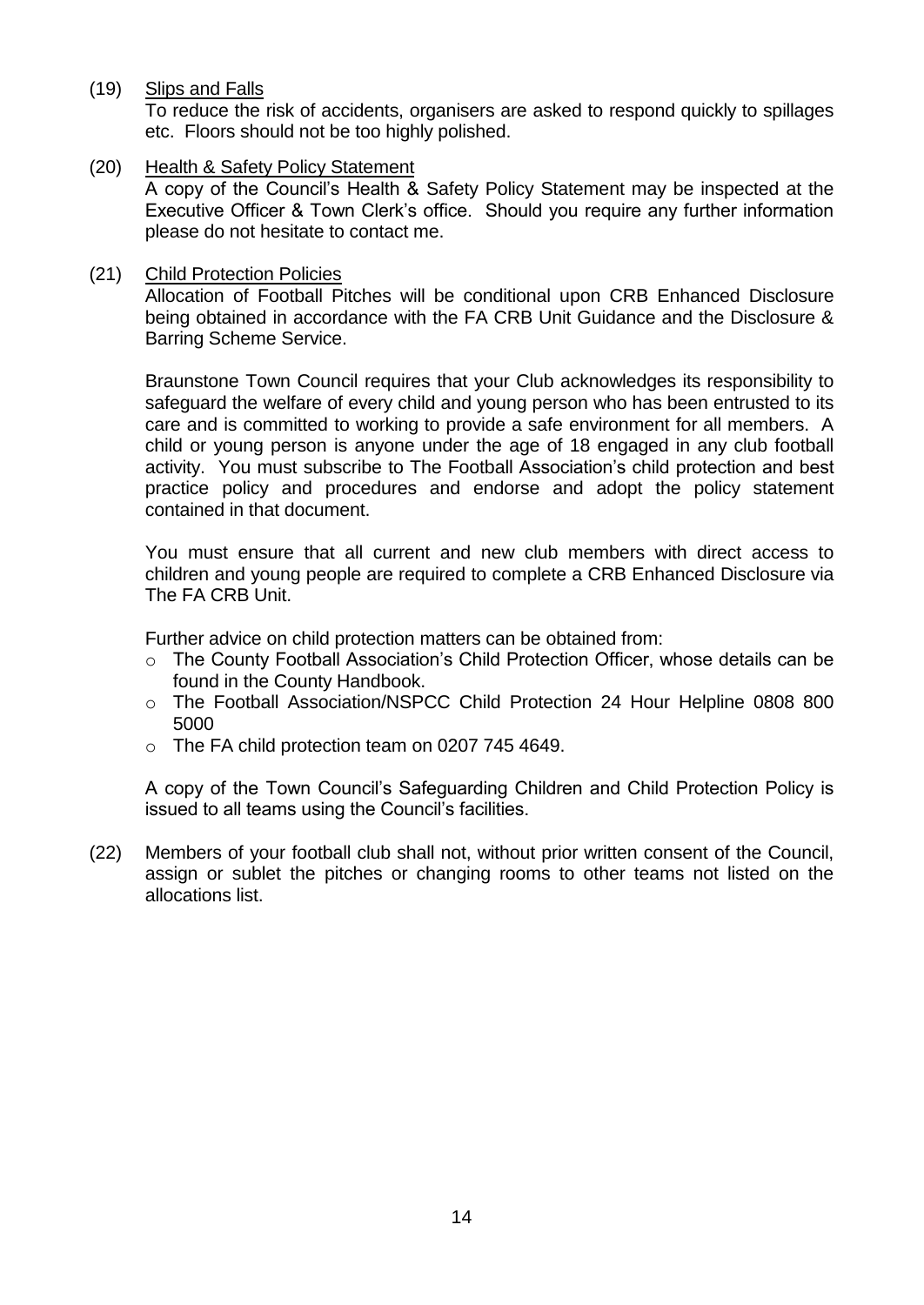## **APPENDIX 2 – CURRENT STANDARD TERMS AND CONDITIONS SHAKESPEARE PARK BOWLING GREEN**

Your club's permission to use the facilities at Shakespeare Park is therefore subject to the following conditions:-

(1) A season fee of **£4,748**. The season fee to be reduced subject to the following arrangements being put in place:-

i) Public Coaching Sessions - The club will organise and promote at least 7 public coaching sessions during the season (preferably at monthly intervals). Each session to be given widespread publicity, i.e. notices at the Civic Centre, libraries, Community Centres, Bowling Green, Notice Boards and a series of advertisements in the Braunstone Life.

## **Discount £578**

ii) Bowling Green Maintenance. The Bowls Club will employ a suitably qualified contractor to supply all materials and undertake the following work :-

## **Discount £1,941**

OCTOBER supply and spread 6 tonnes of Top Dressing, spread seed with dimple spreader

- JAN / FEB supply and treat with weedkiller
- MARCH supply and apply Moss/Worm/Turf Tonic Treatment

APRIL supply and apply fertiliser and weedkiller

JUNE supply and apply fertiliser and weedkiller Every fourth year hollow tine the green and apply additional top dressing

iii) Summer Green Cutting (3 cuts per week) **Discount £2,883** 

iv) Security Alarm Systems. Provision and maintenance by the Club of the Club House/Pavilion Alarm and keyholder call-out in the event of activation of either the Braunstone Town Council Store Rooms security alarm or the Club House/Pavilion Alarm. **Free**

The net cost to the Council will therefore be **£803**. I acknowledge receipt of the paid invoices covering the above work and I will arrange for a transfer of £803 into your bank account in due course.

(2) Public Use – The club will make two rinks available for public use to coincide with the Club's Home Fixtures and the Club shall provide appropriate signage indicating that the facility is open to the Public Use.

Bowling Green Assistants will be available during these times in accordance with the previously agreed Badge Identification Scheme.

(3) Fees – the club will be entitled to keep any fees paid by members of the public for casual use and coaching sessions. Charges for casual hire will remain at £1 per person, per hour.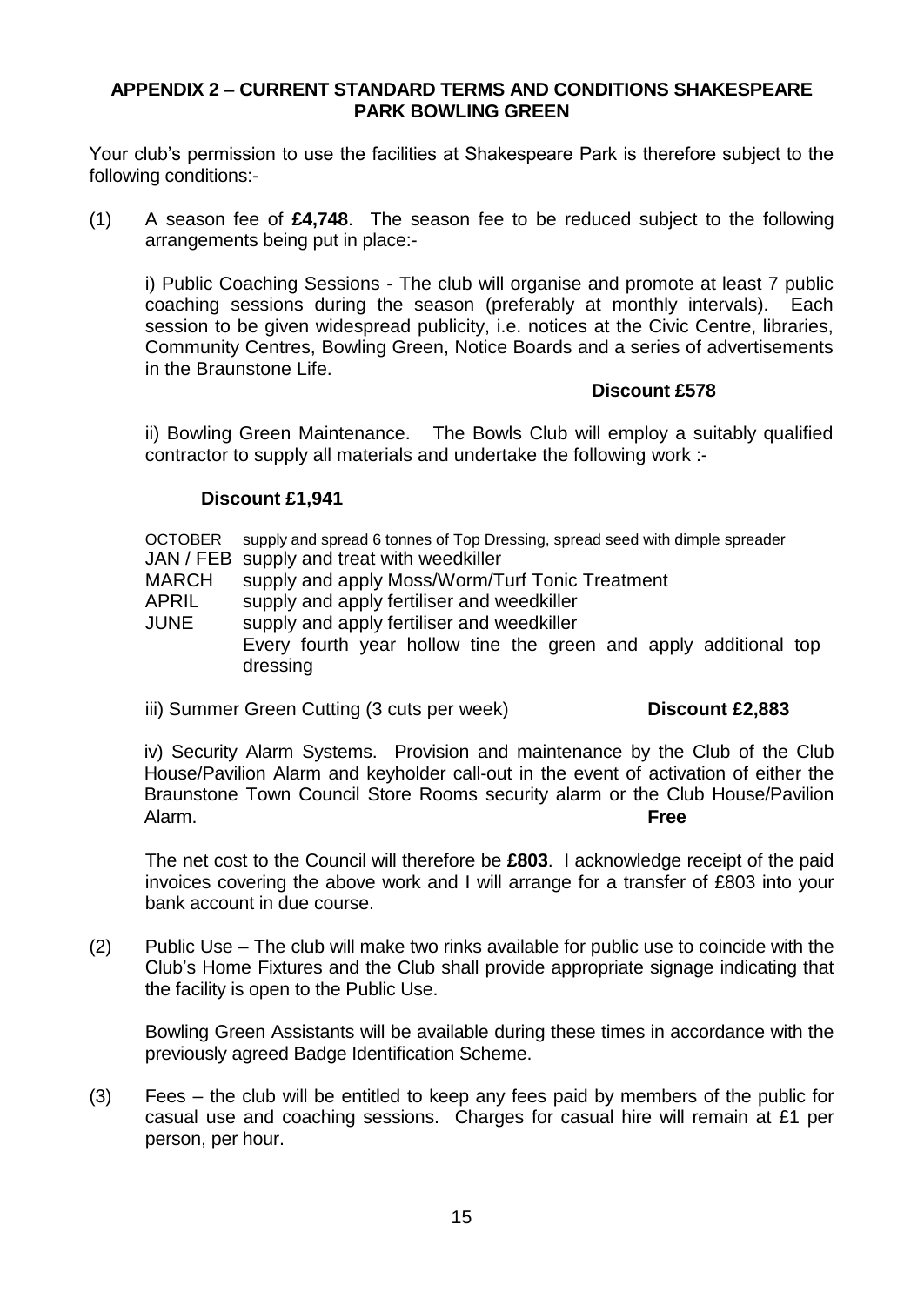- (4) A club which shares facilities (pavilion/changing rooms, pitches, etc) shall come to mutually agreeable arrangements with other clubs sharing those facilities for the timing for matches and for the general maintenance and cleanliness of dressing rooms, etc.
- (5) It will be the responsibility of the individual green ranger to decide whether or not play should take place. Clubs will be responsible for any damage caused to a green through playing in unsuitable conditions.
- (6) You club will appoint a "Keyholder". Please check and return the enclosed Keyholders List with any alterations as soon as possible. Should any future change take place, the name, address and telephone number of the new keyholders must, immediately, be notified to the Executive Officer & Town Clerk.

Please advise your club's keyholders that they are responsible for:-

(a) ensuring that all doors, garages, sheds, park gates and premises are locked, made secure and alarmed at the end of each day's play whenever the facilities have been used by the club.

(b) ensuring that the club rooms/changing rooms etc are left in a clean and tidy condition.

(c) ensuring that any damage to the Council's property or equipment is immediately notified to the Executive Officer & Town Clerk.

The Town Council has agreed that additional keys may also be issued to all Club Members subject to:-

- i) The Club Secretary maintaining an up to date list of keyholders.
- ii) The club shall be responsible for securing the return of any keys from players who may, from time to time, give up their membership to the club.
- iii) The club will ensure that all members issued with a key will receive the necessary training in connection with the "Keyholder" responsibilities as set out above.
- iv) The Shakespeare Park Bowling Club will indemnify Braunstone Town Council against any loss or damage caused to the green or premises due to the gates or clubhouse, etc being left unlocked.
- (7) Bowls Club Use This agreement covers the exclusive use of four of the six rinks daily, subject to two rinks being made available for members of the public.
- (8) The use of the pavilion facilities to be shared by the Bowls Club and members of the public.
- (9) Any further services or facilities which you intend to provide for use by members of the public and for which a charge will be made, must first be approved by the Council's Policy & Resources Committee.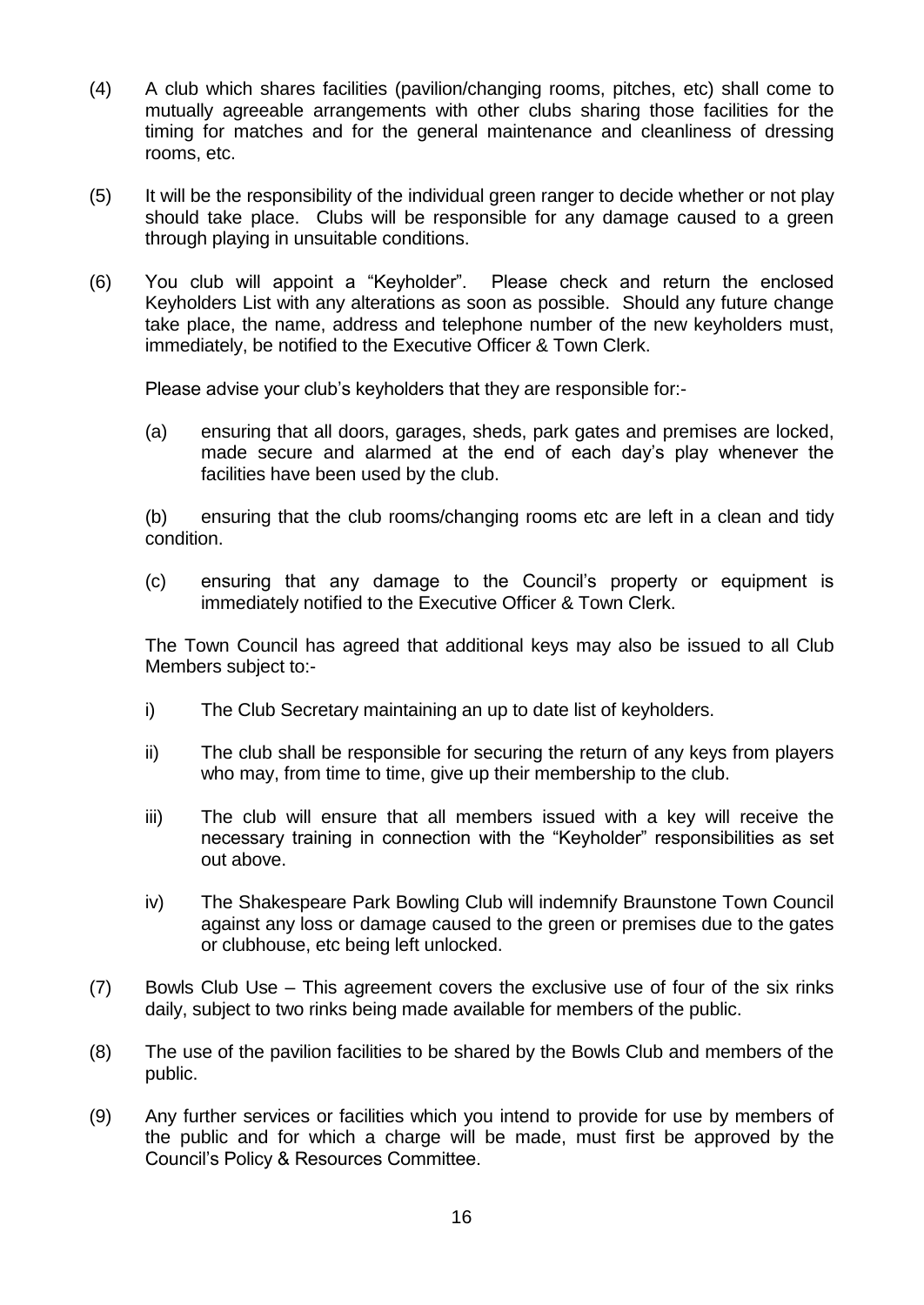(10) Emergencies & Health & Safety Information

#### a) Fire & other Emergencies

In the unlikely event of an emergency we would ask that you comply with the action stated on the attached 'Fire Notice'.

We suggest that your club appoints a responsible person to summon the emergency services and that they should always be equipped with a mobile telephone for this purpose.

b) First Aid

#### **First aid provision** -

Your club is advised to provide adequate and appropriate equipment and facilities, or ensure that they are provided, for members. We suggest that you appoint First Aiders and provide first aid boxes.

The following organisations provide 'First Aider' training courses:-

St John's Ambulance, 112 Regent Road, Leicester, LE3 7LT, Telephone 0116 2553954

British Red Cross, 244 London Road, Leicester, LE2 1RH, Telephone 0116 2705087

## **Box Contents** -

First aid boxes should be marked with a white cross on a green background, and should be kept fully stocked with only approved items, i.e. **no** medicines, pills, ointments etc. in case of possible adverse reactions on the part of persons being treated. Regular checks should be made to ensure compliance. The suggested contents are as shown in the table below.

| FIRST AID BOXES - RECOMMENDED TYPE AND QUANTITY OF ITEMS  |                               |                |                |  |
|-----------------------------------------------------------|-------------------------------|----------------|----------------|--|
| <b>ITEM</b>                                               | <b>NUMBER OF CLUB MEMBERS</b> |                |                |  |
|                                                           | $1 - 5$                       | $6 - 10$       | $11 - 50$      |  |
| <b>GUIDANCE CARDS</b>                                     |                               |                |                |  |
| INDIVIDUALLY WRAPPED STERILE<br><b>ADHESIVE DRESSINGS</b> | 20                            | 20             | 40             |  |
| STERILE EYE PADS, WITH                                    | 1                             | $\overline{2}$ | $\overline{4}$ |  |
| <b>ATTACHMENTS</b>                                        |                               | $\overline{2}$ | 4              |  |
| <b>TRIANGULAR BANDAGES</b>                                |                               | $\overline{2}$ | 4              |  |
| STERILE COVERINGS FOR SERIOUS<br><b>WOUNDS</b>            | 6                             | 6              | 12             |  |
| <b>SAFETY PINS</b>                                        | 3                             | 6              | 8              |  |
|                                                           |                               | 2              | 4              |  |
| <b>MEDIUM STERILE UNMEDICATED</b>                         |                               |                |                |  |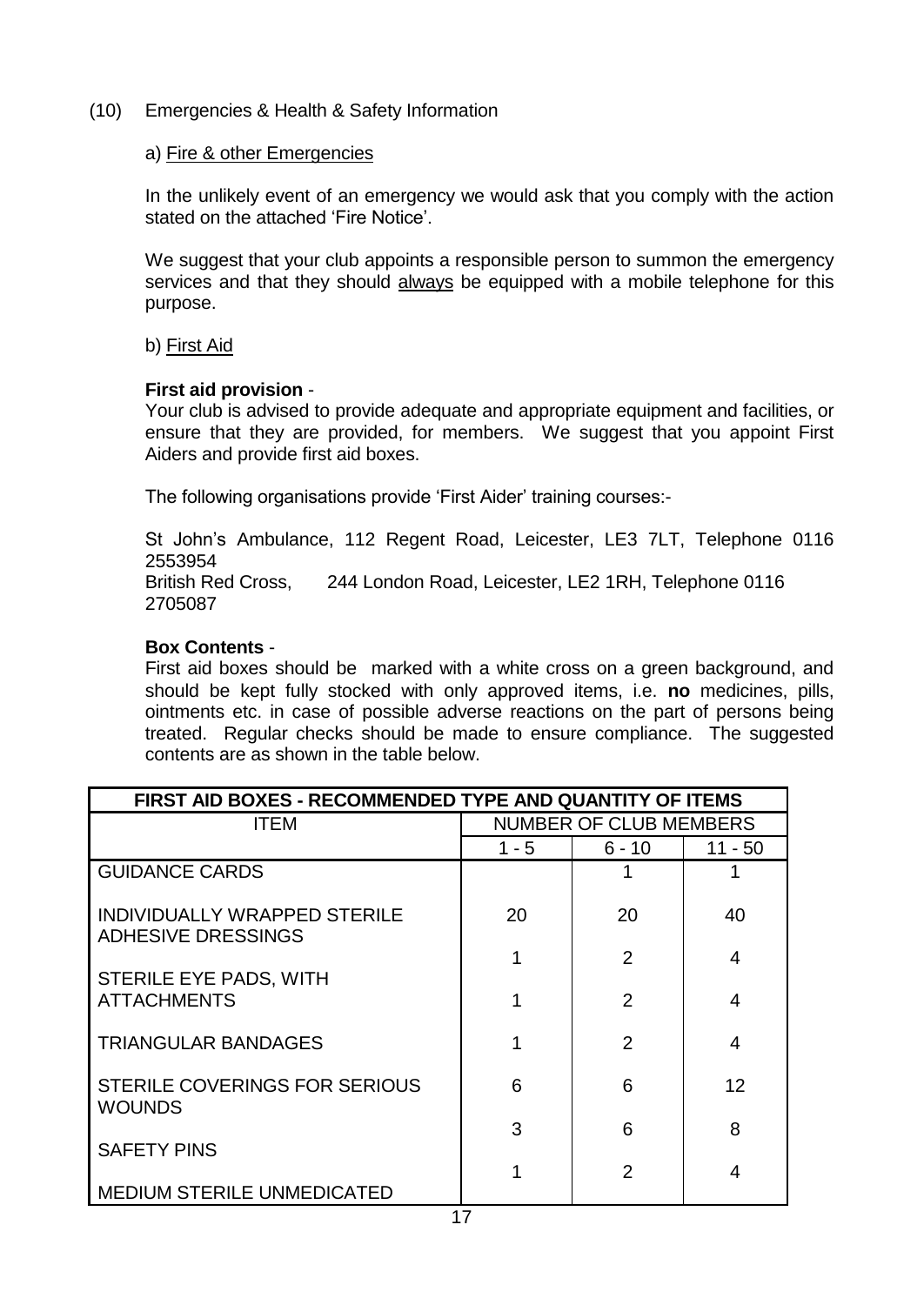| <b>DRESSINGS</b>                                    | 2 |  |
|-----------------------------------------------------|---|--|
| LARGE STERILE UNMEDICATED<br><b>DRESSINGS</b>       |   |  |
| EXTRA LARGE STERILE UNMEDICATED<br><b>DRESSINGS</b> |   |  |

## c) Serving Food

Please find enclosed a copy of the Food Standards Agency's Leaflet 'Food Hygiene – A guide for Businesses'. I hope you will find the leaflet helpful - further information about training for food handlers etc. may be obtained from the Environmental Department at Blaby District Council, Tel 0116 2750555

#### d) Insurance

Hirers of the Council's facilities should have their own public liability insurance. As a general rule, the Limit of Indemnity under such a policy should not be less than £5,000,000.

#### e) Alterations to Premises and Defect Reporting

No alterations or additions will be made to the town Council's premises without the consent of the Council. Defects noticed by staff or visitors must be reported in writing to the Executive Officer & Town Clerk as soon as possible.

#### f) Slips and Falls

To reduce the risk of accidents, organisers are asked to respond quickly to spillages etc. Floors should not be too highly polished.

#### g) Electrical Equipment

You are asked to provide proof of electrical testing before any of your equipment is connected to the Council's power supply. No electrical fittings or appliances in the premises may be altered, removed or interfered with in any way, or additional fittings or appliances installed without prior approval of the Council.

#### h) Health & Safety Policy Statement

A copy of the Council's Health & Safety Policy Statement may be inspected at the Executive Officer & Town Clerk's office. Should you require any further information please do not hesitate to contact me.

#### i) Use of Contractors

Please let me know the name and address of the person appointed by the Club with overall responsibility for supervising the grass cutting and green maintenance contract. The Contractor employed by the Club should be supplied with a copy of the Council's Health & Safety Policy Statement. The following controls must be implemented:-

- All Contractors asked for Health and Safety Policy
- Contractors asked to produce risk assessments for the associated work activities
- Contractor to have public liability insurance cover of at least £2million
- Work of all Contractors is monitored
- Records of monitoring activities are kept